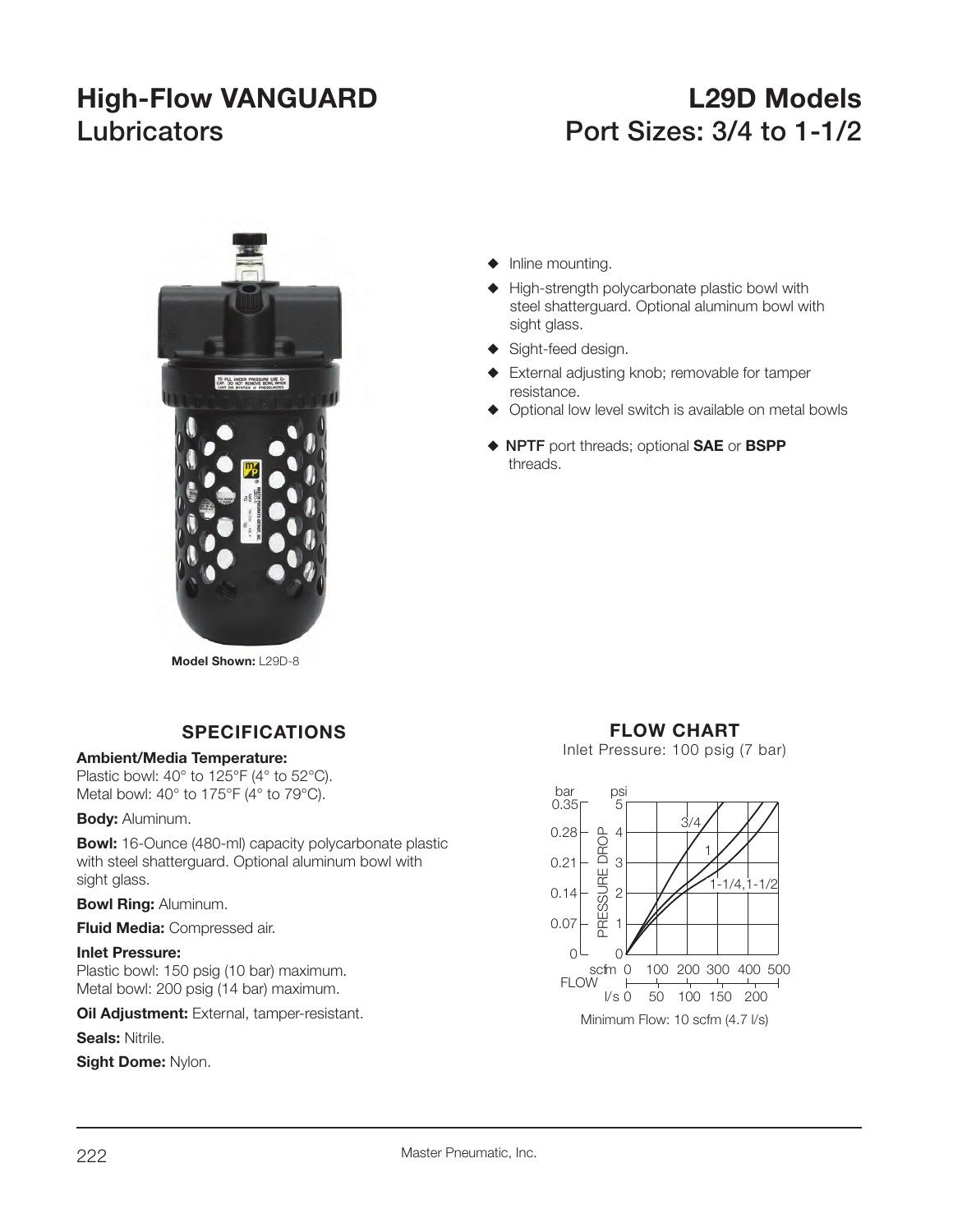| <b>DIMENSIONS</b> inches (mm) |   |                     |          |           |            |  |
|-------------------------------|---|---------------------|----------|-----------|------------|--|
|                               |   |                     |          |           | Weight     |  |
| <b>Bowl</b>                   | А | в                   | C        | Depth     | $Ib$ (kg)  |  |
| Plastic                       |   | 4.3 (108) 8.2 (208) | 1.4(37)  | 4.2 (106) | 2.63(1.21) |  |
| Metal                         |   | 4.3 (108) 7.3 (185) | 1.4 (37) | 4.2 (106) | 2.85(1.30) |  |





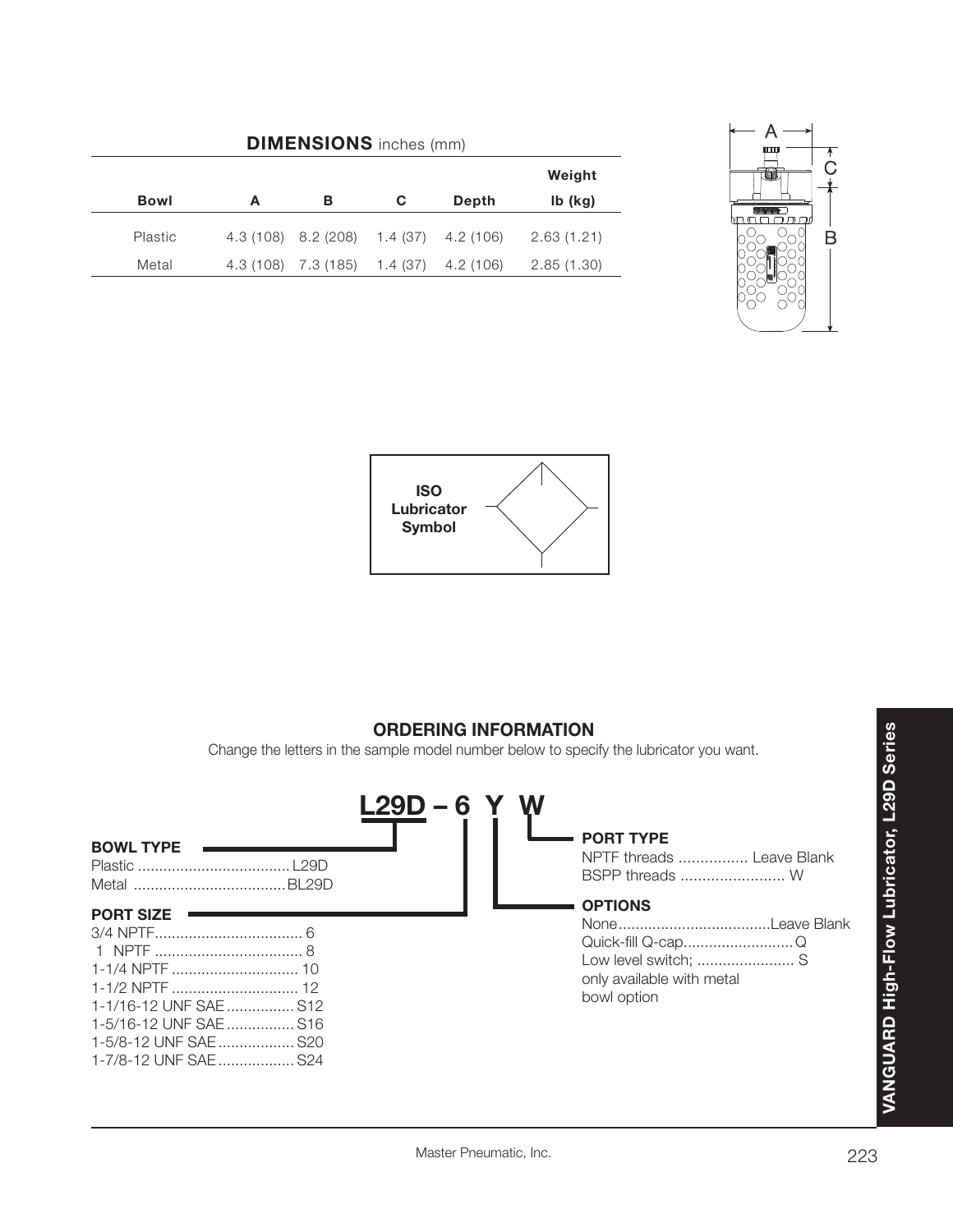# **High-Flow VANGUARD L100 Models** Lubricators **Port Sizes: 3/4, 1**



**Model Shown:** L100-8

# **SPECIFICATIONS**

### **Ambient/Media Temperature:**

Plastic bowl: 40° to 125°F (4° to 52°C). Metal bowl: 40° to 175°F (4° to 79°C).

### **Body:** Aluminum.

Bowl: 16-Ounce (480-ml) capacity polycarbonate plastic with steel shatterguard. Optional aluminum bowl with sight glass.

# **Bowl Ring:** Aluminum.

**Fluid Media:** Compressed air.

## **Inlet Pressure:**

Plastic bowl: 150 psig (10 bar) maximum. Metal bowl: 200 psig (14 bar) maximum.

### **Oil Adjustment: Internal.**

**Seals:** Nitrile.

**Sight Dome:** Nylon.

# $\blacklozenge$  Inline mounting.

- $\blacklozenge$  High-strength polycarbonate plastic bowl with steel shatterguard. Optional aluminum bowl with sight glass.
- $\blacklozenge$  Wick-feed design.
- Internal adjustment.
- S **NPTF** port threads; optional **SAE** or **BSPP** threads.

# **FLOW CHART**

Inlet Pressure: 100 psig (7 bar)